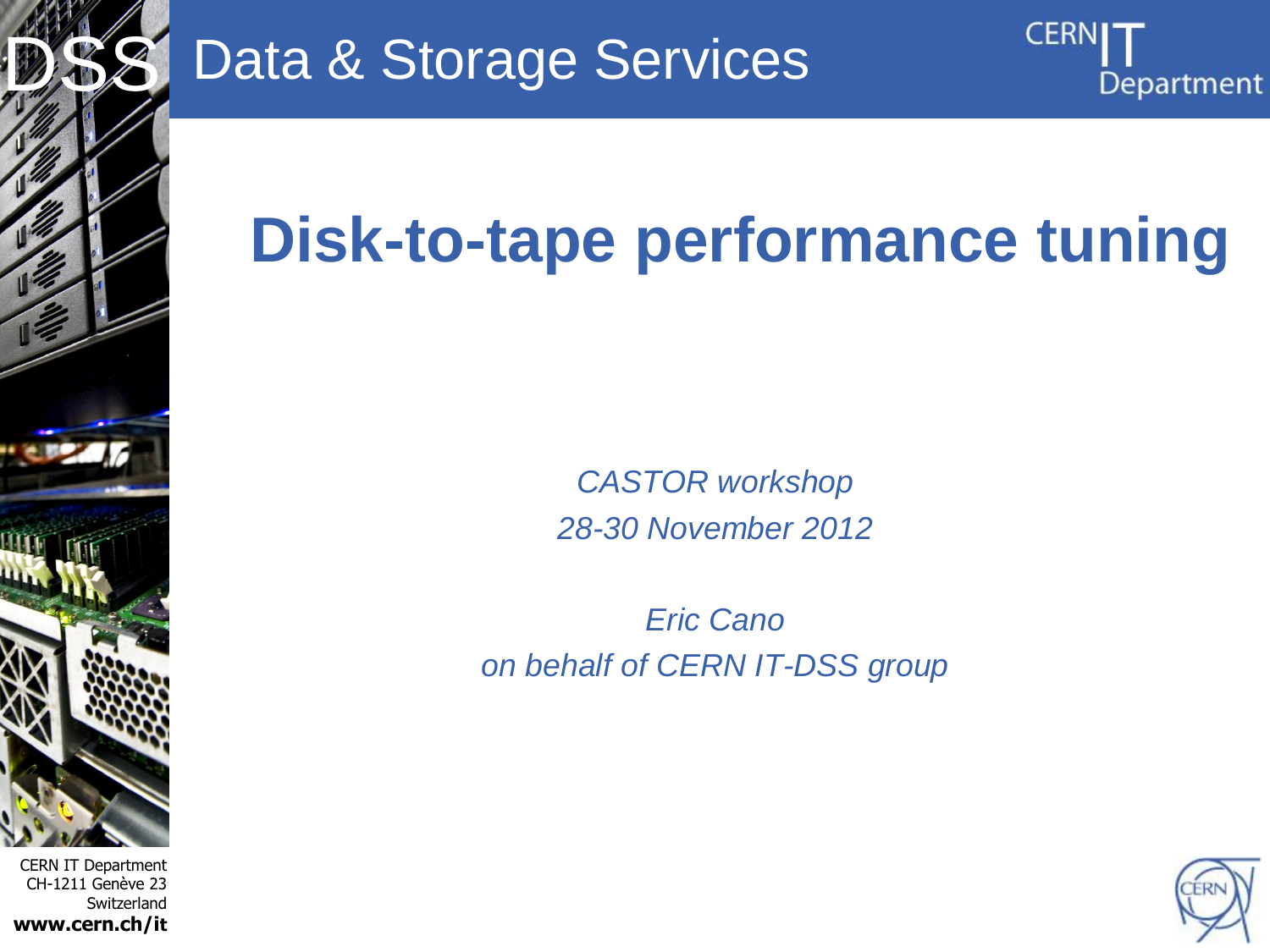

- Not all disk servers at CERN have 10Gb/s interfaces (yet)
- Output on NIC in disk servers is a contention point
- Tape servers equally compete with other streams
- Tape write speed now fine with buffered tape marks, yet…
- A tape server's share can drop below 1MB/s – 100s of simultaneous connection on the same disk server
- With data taking, this can lead to tape server starvation, spreading on all castor instances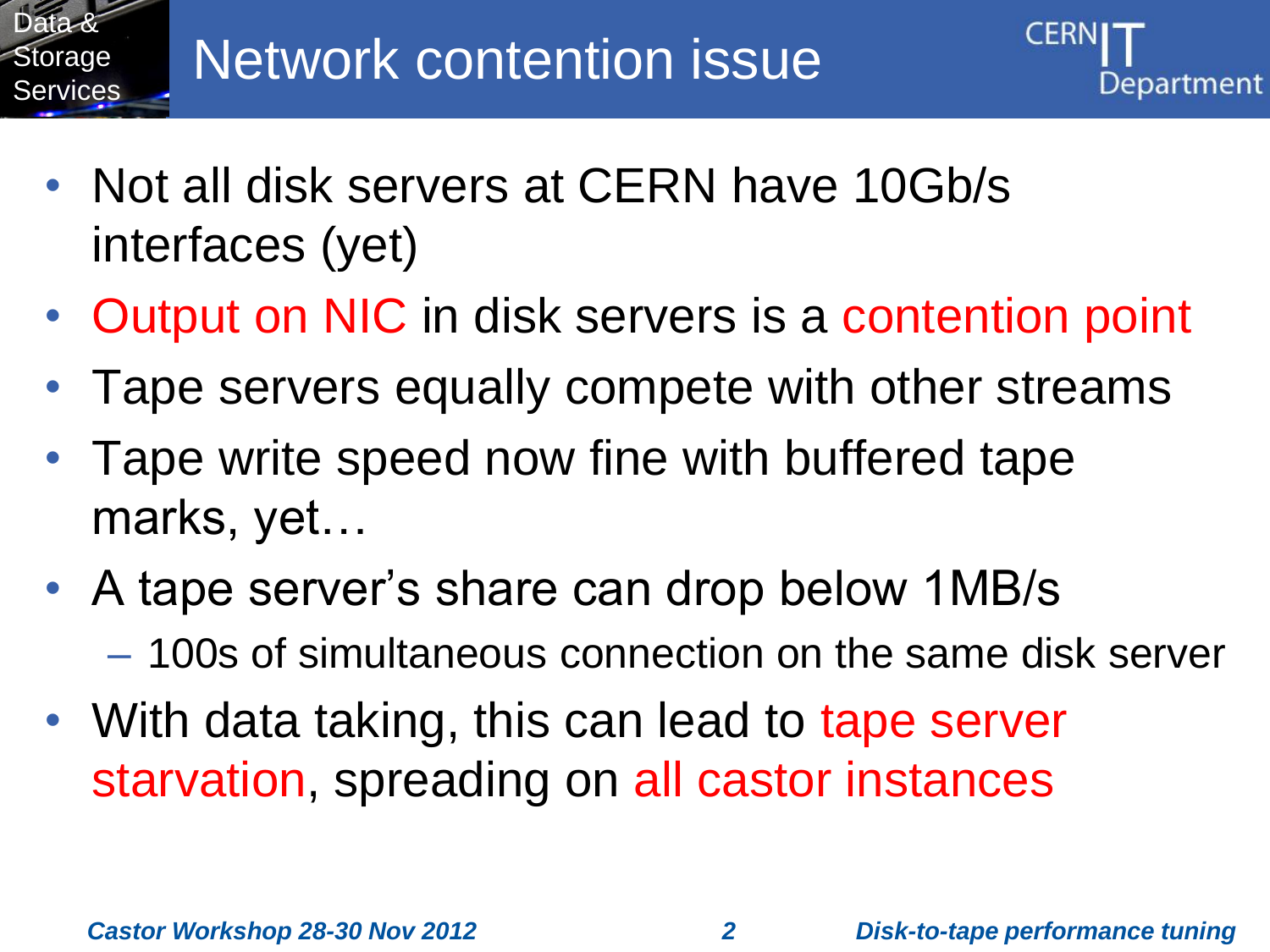

- We turned on scheduling, which allowed capping the number of clients per disk server to a few 10s
- Cannot go lower as a client can be slow as well, and we want to keep the disk server busy (from bandwidth starvation to transfer slot starvation)
- We need a bandwidth budgeting system tolerating a high number of sessions, yet reserving bandwidth to tape servers

Department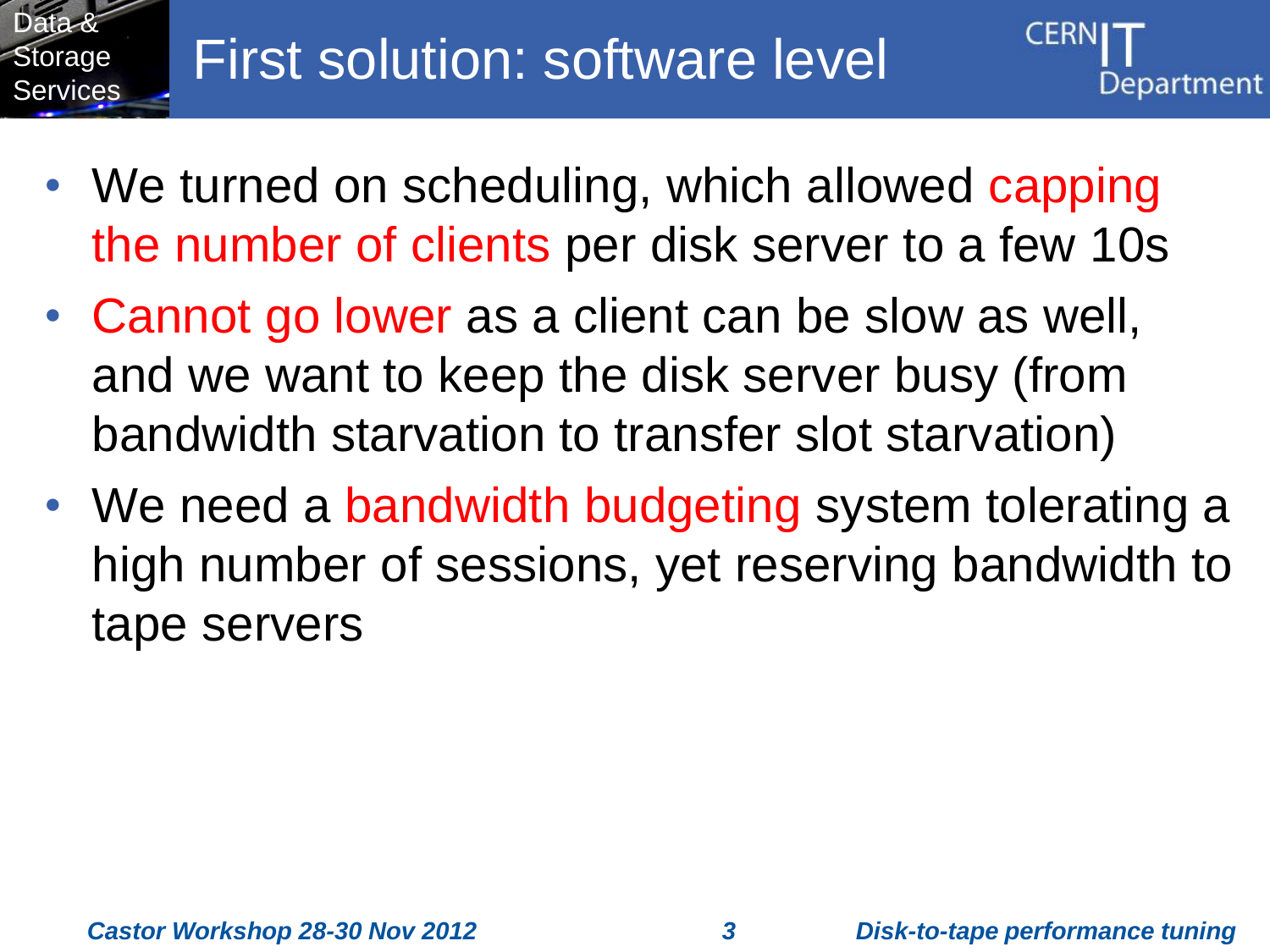



- Using Linux kernel traffic control
- Classify outbound traffic in disk servers between favoured (tape servers) and background (the rest)
- Still in test environement
- The tools:
	- tc (qdisc, class, filter)
	- $-$  ethtool (-k, -K)
- Some technicalities:
	- with tcp segmentation offload kernel sees too big packets, fails to shape traffic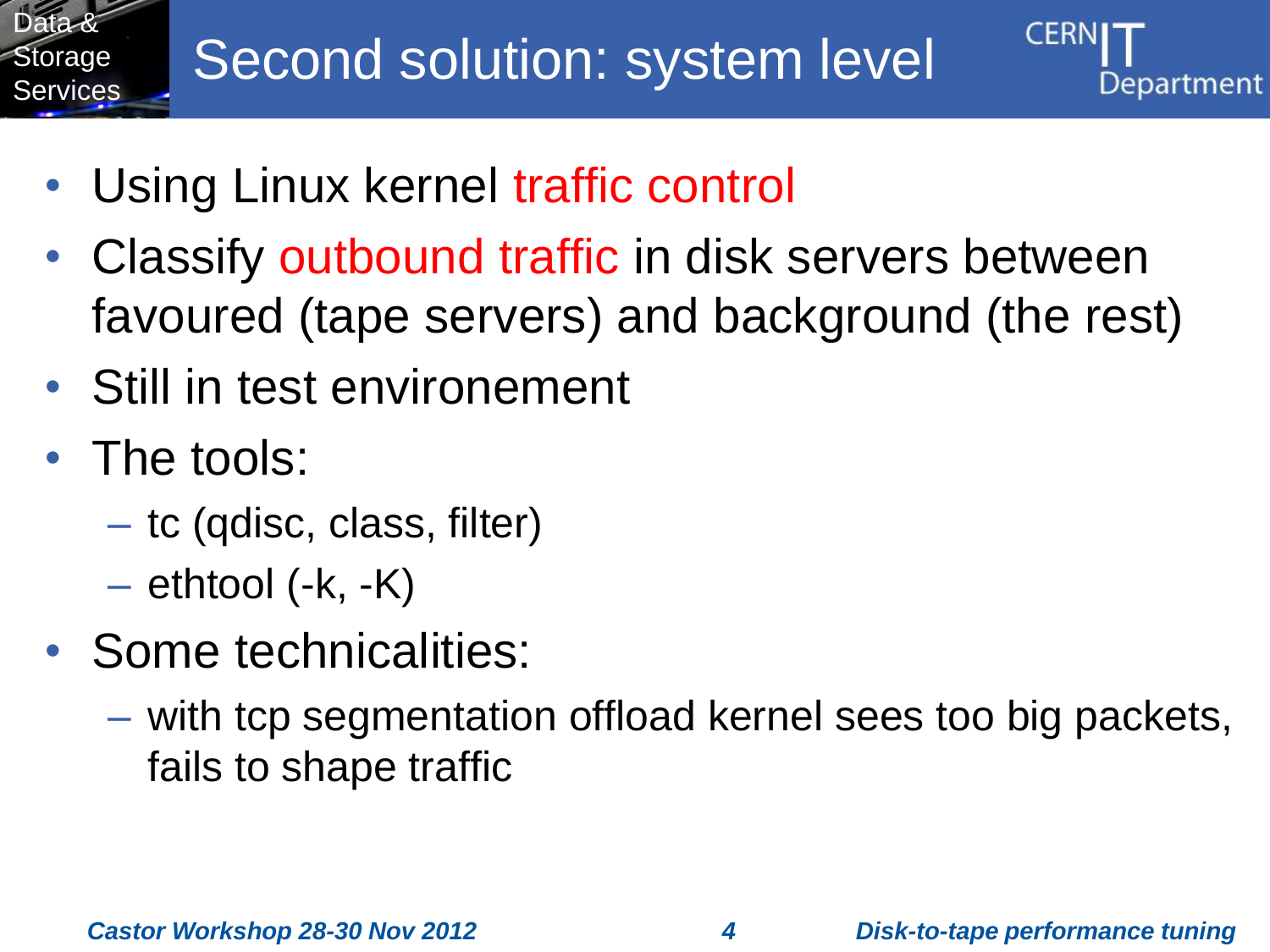

### Shaping details



- 3 priority queues by default:
	- Interactive, best effort, bulk
- Retain the mechanism (using tc qdisc prio)
- Within the best effort queue, classify and prioritize outbound traffic (filter)
	- Tape servers, but also
	- ACK packets, helping incoming traffic (all big streams are one-way)
	- ssh, preventing non-interactive ssh (wassh) from timing out
- Token bucket filter (tbf) and hierarchical token bucket (htb) did not give expected result
- Using class based queuing (cbq)
- Keep 90/10 mixing between low and high priority classes to keep all connections alive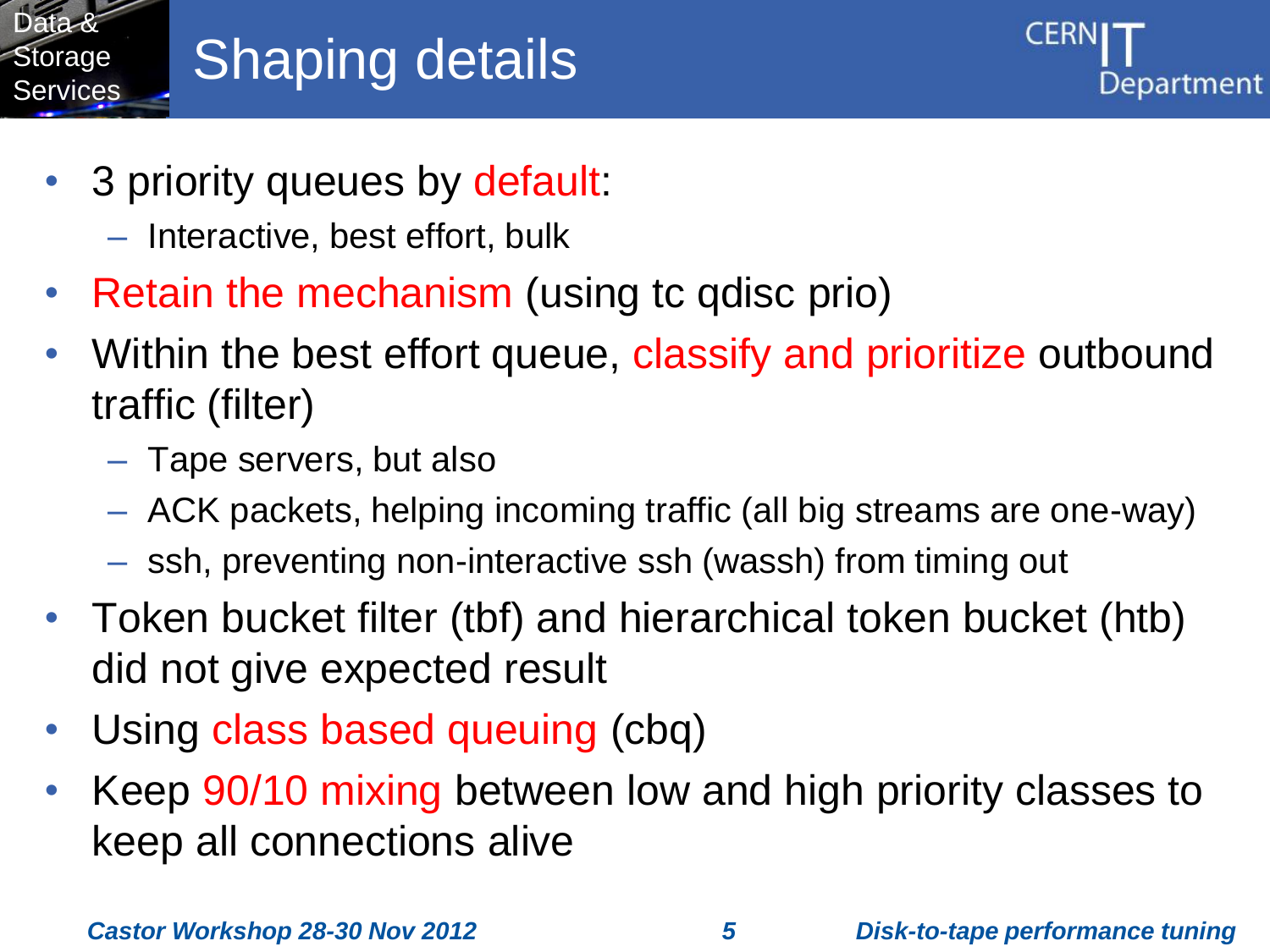

 $<sub>etc.</sub>$ </sub>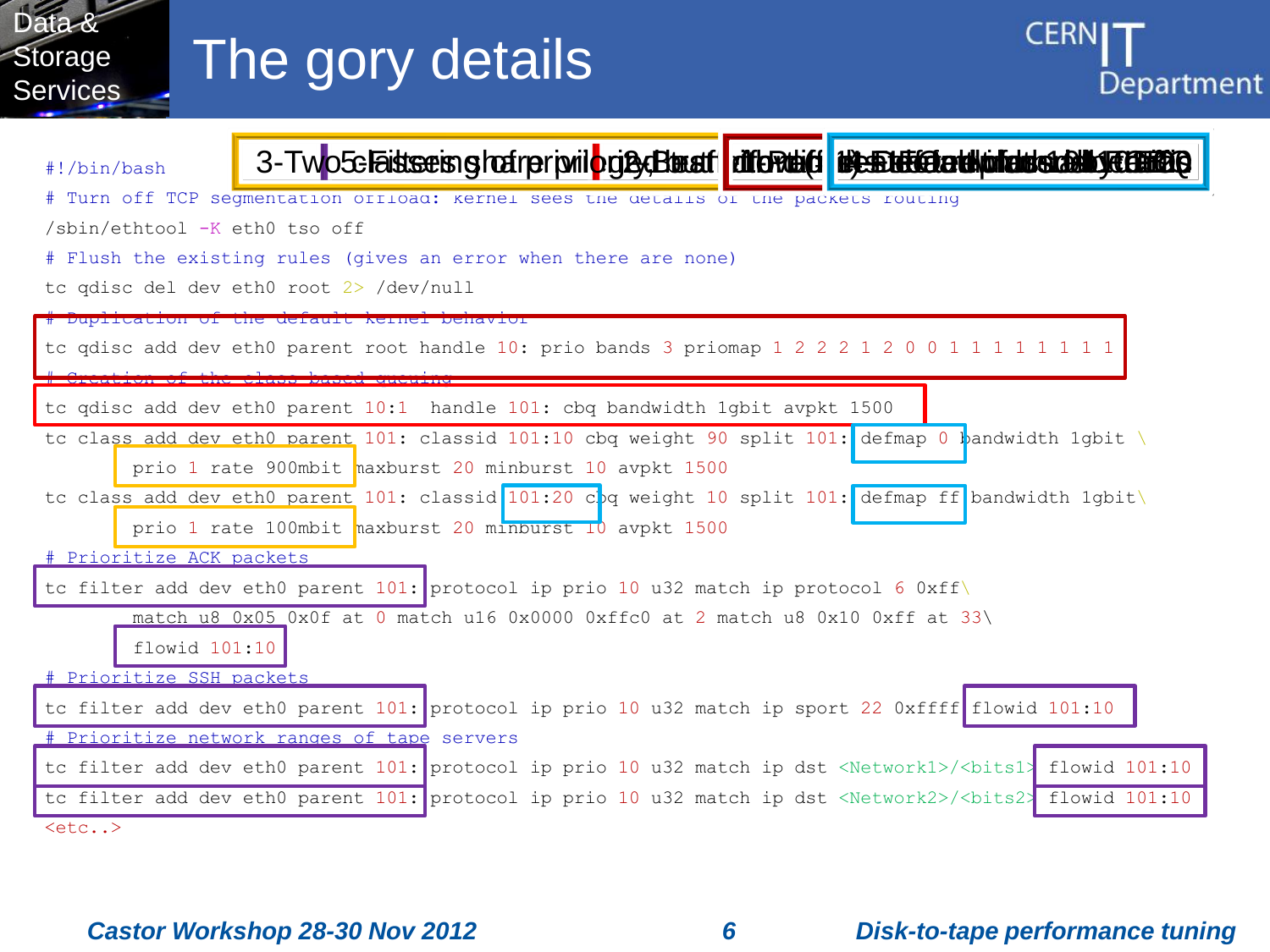

### Traffic control results





**Number of background streams**

- **-**Client bandwidth (no client)
- **-0-Background bandwidth (no client)**

**CER** 

Department

- **-D**-Client bandwidth (1 client)
- **-Background bandwidth (1 client)**
- **-D**-Clients bandwidth (2 clients)
- Background bandwidth (2 clients)
- **-\***Clients bandwidth (3 clients)
- **Background bandwidth (3 clients)**

*Castor Workshop 28-30 Nov 2012 7 Disk-to-tape performance tuning*

0

20

40

60

**Bandwidth (bytes/s)**

Bandwidth (bytes/s)

80

100

120

**Millions**

140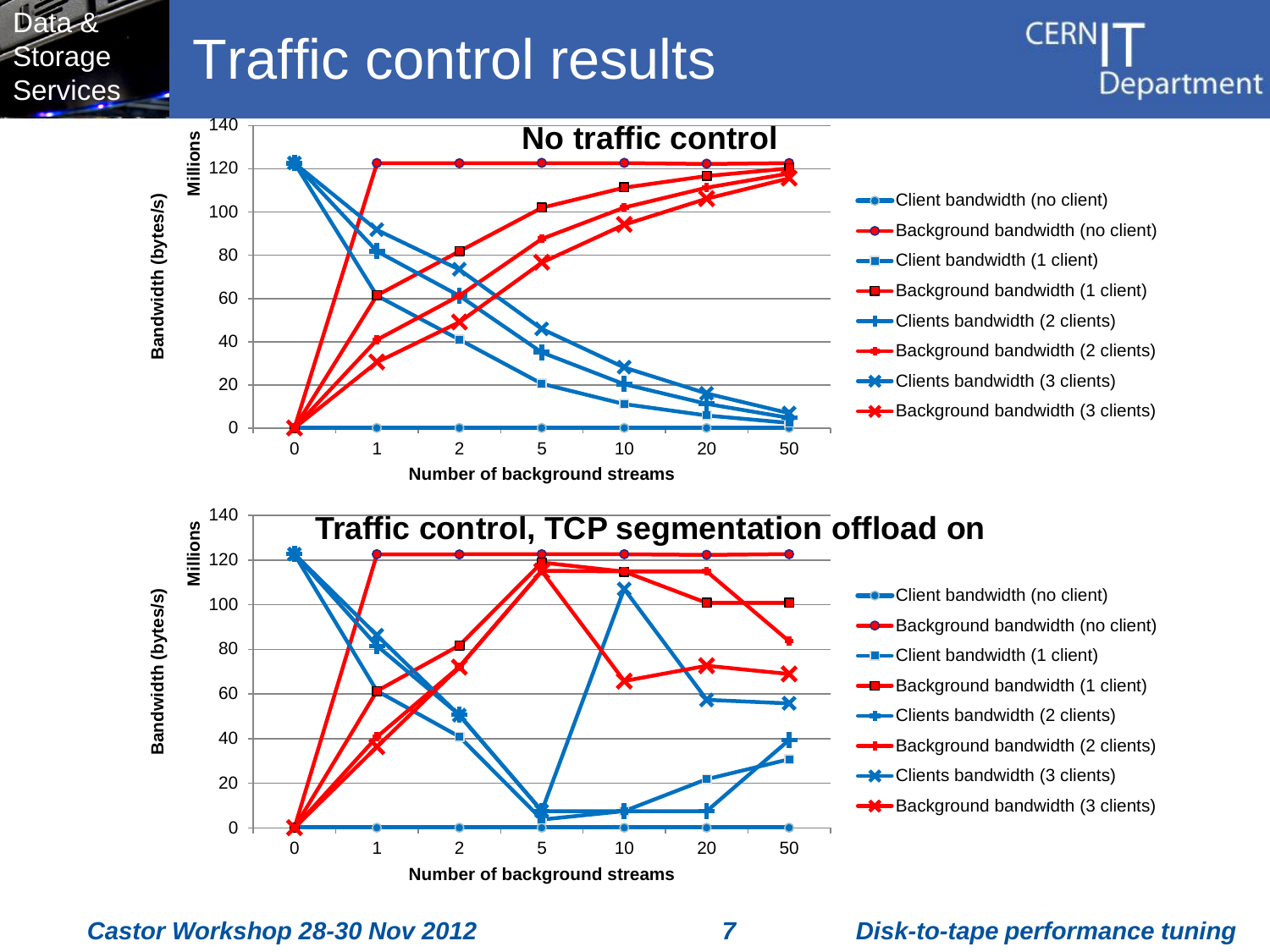

### Traffic control results



140 **Traffic control, no TCP segmentation offload Millions** 120 Client bandwidth (no client) Bandwidth (bytes/s) **Bandwidth (bytes/s)** 100 **-8** Background bandwidth (no client) 80 -D-Client bandwidth (1 client) Background bandwidth (1 client) 60 **-Clients bandwidth (2 clients)** 40 Background bandwidth (2 clients) **-\***Clients bandwidth (3 clients) 20 **Background bandwidth (3 clients)** 0 0 1 2 5 10 20 50 **Number of background streams**

**Number of background streams**

*Castor Workshop 28-30 Nov 2012 8 Disk-to-tape performance tuning*

0

20

40

60

**Bandwidth (bytes/s)**

Bandwidth (bytes/s)

80

100

120

**Millions**

140

**CER**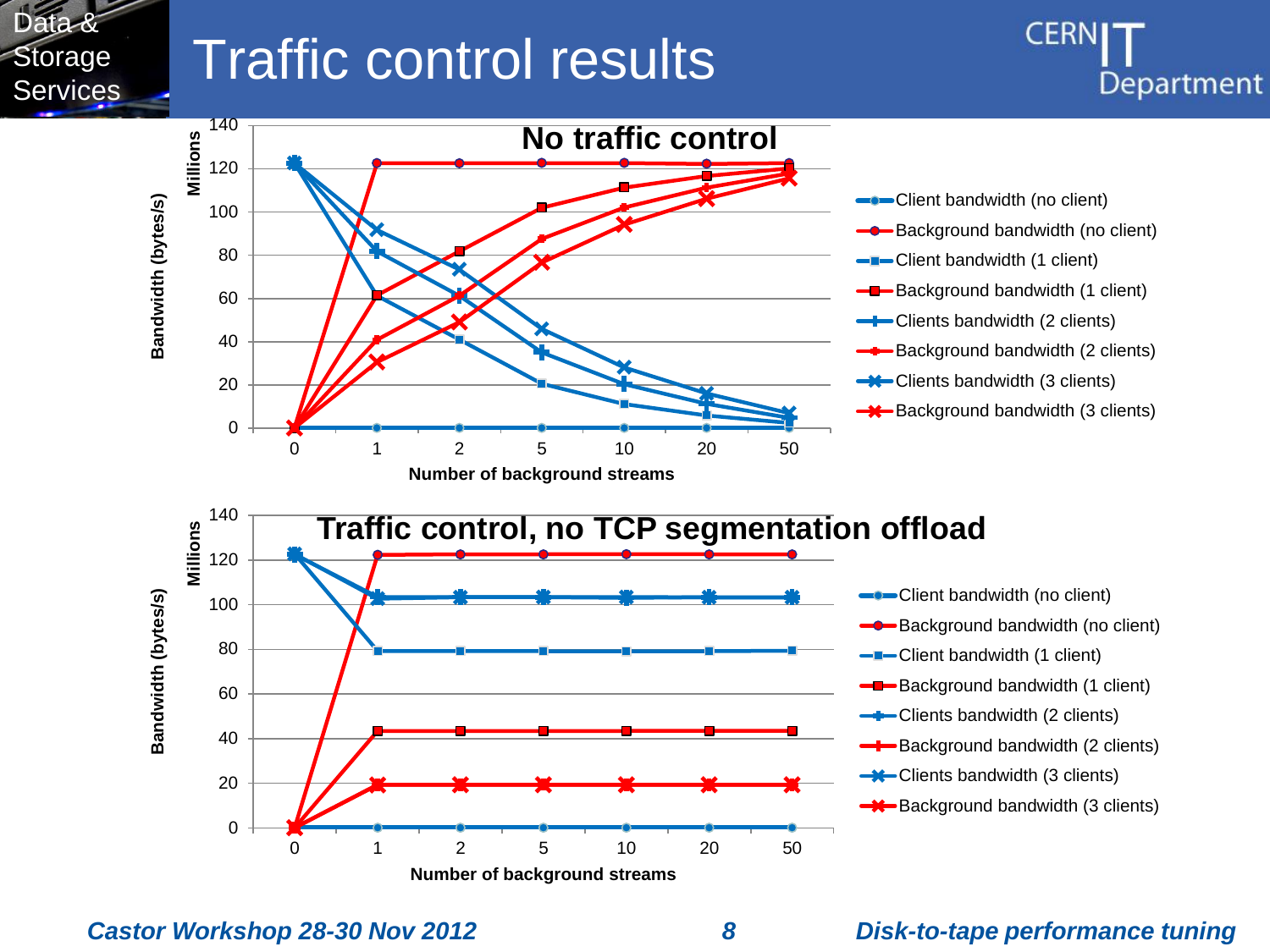

## Cost of filtering rules



- Time per packet linear with number or rules for n>100
- Average rule processing time: ~200-250 ns
- Packet time: (1500b/1Gb/s  $~12 \mu s$
- $\Rightarrow$  48-60 rules maximum
- Test system (for reference):
	- Intel Xeon E51500 @ 2.00GHz
	- Intel 80003ES2LAN Gigabit (Copper, dual port, 1 used)
	- Linux 2.6.18-274.17.1.el5
- ~122 tape servers in production: per-host rules won't fit
- Per network service appropriate at CERN (11 IP ranges)